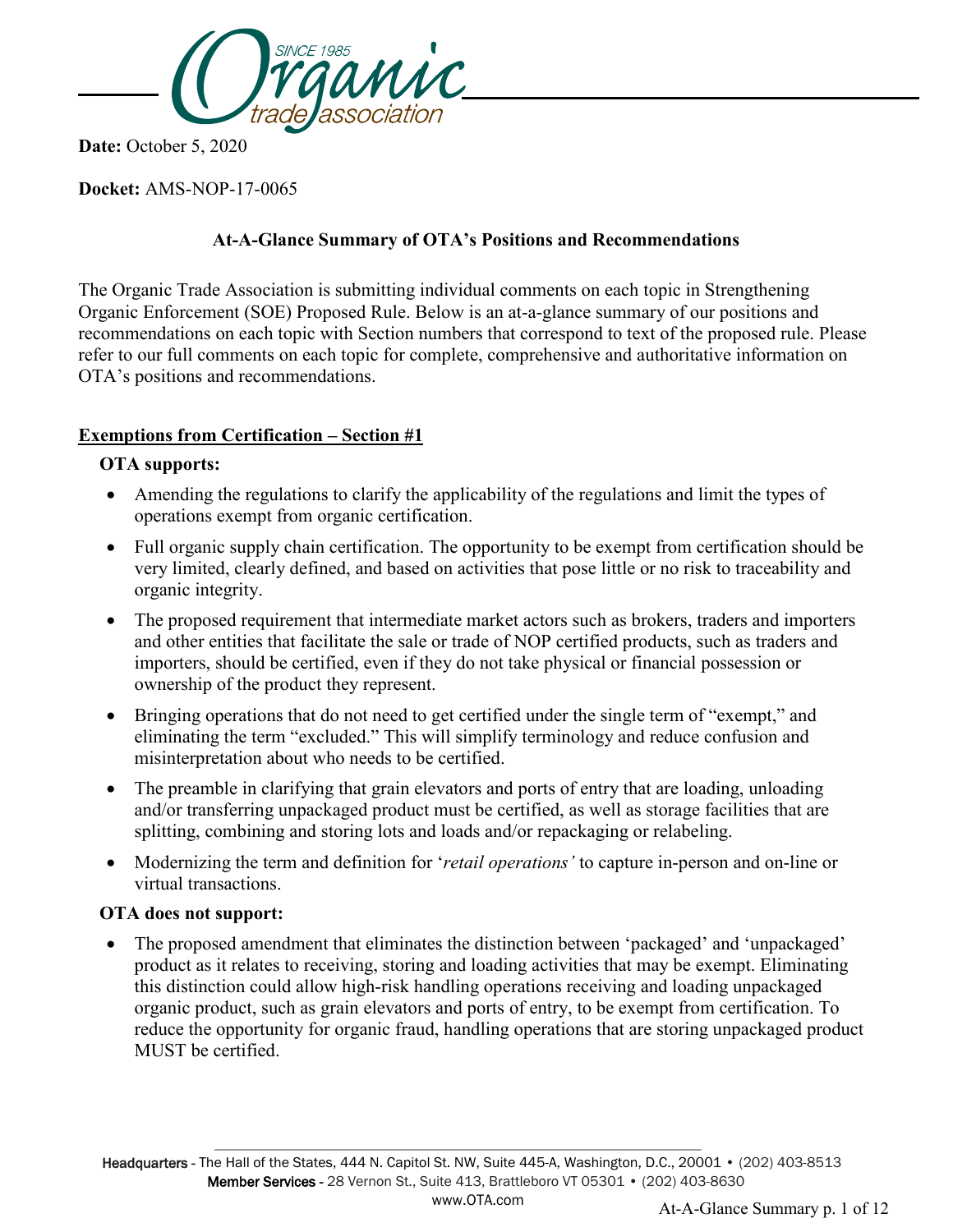

### **OTA recommends the following exemptions from certification, provided the allowance is very restricted and narrowly defined:**

• Exemptions may be granted only for transporters, storage operations, customs brokers and freight forwarders and retail operations that meet the following conditions (activities) and can comply with the organic requirements outlined below:

#### o **Retail operations that handle, but do not process**

- Associated distribution centers must meet the conditions of  $\S 205.101(e)$  in order to be exempt
- o **Retail operations** that 'process' NOP certified
	- Products that are 'processed' by the retail operation must be handled on-site at the point of sale to the final consumer
	- Associated distribution centers must meet the conditions of  $\S205.101(e)$  in order to be exempt
- o A **handling operation** or portion of a handling operation that only handles agricultural products that contain less than 70 percent organic ingredients, or that only identifies organic ingredients on the information panel.
- o **Storage operations** that *only* store, receive, and *ship* NOP certified products that arrive in sealed packages or containers, and do not sell, process, package/repackage, label/relabel or otherwise handle such products while in the control of the operation.
- o **Transporters** that *only* transport certified organic products.
- o **Customs brokers and/or freight forwarders** that *only* act as an intermediary between importers and the government or between shippers and transportation services, but do not take physical or financial possession or otherwise handle the agricultural products.
- The exempt operations described above must comply with the following organic requirements (see details in our comments below):
	- o Commingling and Contamination Prevention to protect organic integrity
	- o Labeling requirements to ensure products are not misrepresented to the buyer or the consumer
	- o Record keeping requirements to prove organic status and verify organic integrity

#### **OTA recommends the following revisions or additions to clearly convey, in the proposed text, the activities that must be certified and the operations and activities that may be exempt:**

- Revise the definition of 'handle' to better capture the activities in the organic supply chain that must be certified unless specifically exempt
- Revise the definition of 'handler' and 'handling operation' so they are synonymous and depend on the term 'handle'
- Add the definition of 'handle' to §205.270 (Organic Handling Requirements) of the regulations to formally integrate the new definition and its corresponding activities into the regulation.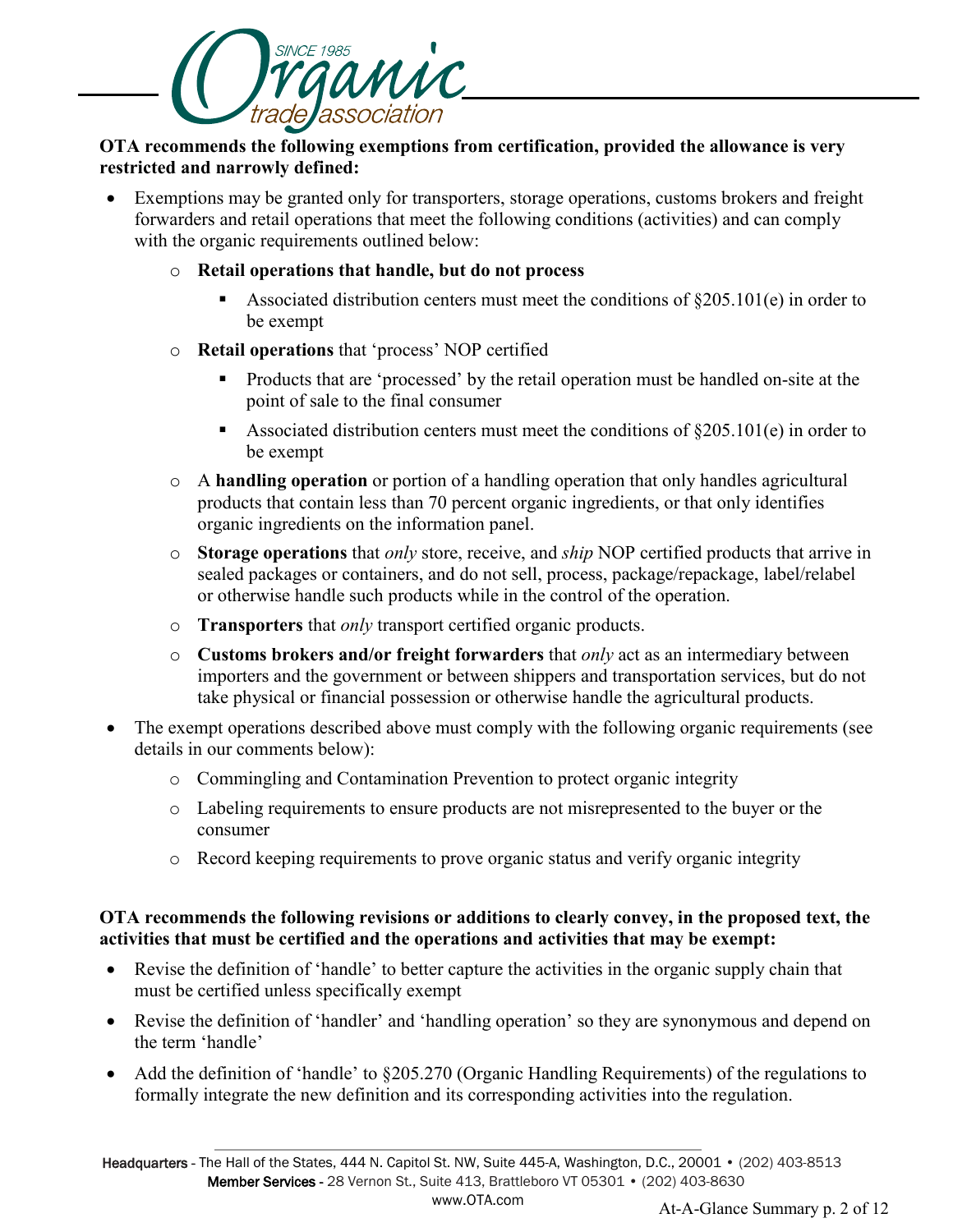

- Revise the proposed exemption for operations that only store, receive and/or load NOP certified product to apply only to products that are *sealed in a package or container*. Also replace the term 'load' with 'ship' because the term 'load' implies a bulk or unpackaged product is being handled. The term '*ship*' would not exclude the activity of '*loading,*' it simply infers a different meaning.
- Strike the term 'alter' and replace with "or otherwise handle," or, add the term 'alter' and a definition to the regulation.
- Add an exemption for an operation that only *transports* (add as § 205.101(f)) to clarify that transportation is an exempt activity.
- Add an exemption for an operation that only handles the intermediary logistics of shipping agricultural products between importers and the government or between shippers and transportation services, but does not sell or otherwise handle the agricultural products. Examples include customs brokers and freight forwarders. (add as  $\S 205.101(g)$  and add new  $\S 205.101(h)$ ) for record keeping)
- Revise the exemptions for retail operations to make a clear distinction between retail operations that '*handle*' but do not process, and retail operations that *process*.
- Add a term and definition for 'package' and 'packaged product'
- Revise the proposed organic requirements that exempt operations must comply with, so they are better aligned with risk to organic integrity and will better allow for oversight and surveillance activity.
- Revise the regulatory language at § 205.100 and § 205.310 to eliminate the term "excluded."

### **OTA further recommends:**

- Revisions to the rule that will reinforce and strengthen the relationship and shared responsibility between certified operations and exempt operations. Certified operations must ultimately be responsible for verifying their supply chains and ensuring that exempt operations are protecting organic integrity and maintaining organic product traceability. However, exempt operations should be required to maintain records to verify the status of the organic products they are handling, and the measures they are taking to protect organic integrity.
- Updating existing and/or creating new NOP Guidance to assist certifying agents and certified operations comply with the new requirements.
- Releasing NOP Guidance for Retail Operations to help clarify the exemptions under § 205.101(b) and § 205.101(c) and the labeling requirements exempt retail operations must comply with.
- Increased oversight and surveillance of exempt operations to ensure they are in compliance with the applicable organic requirements.
- A two-year implementation timeframe (after the publication of the final rule) for handling operations that must get certified as a result of this proposed rule.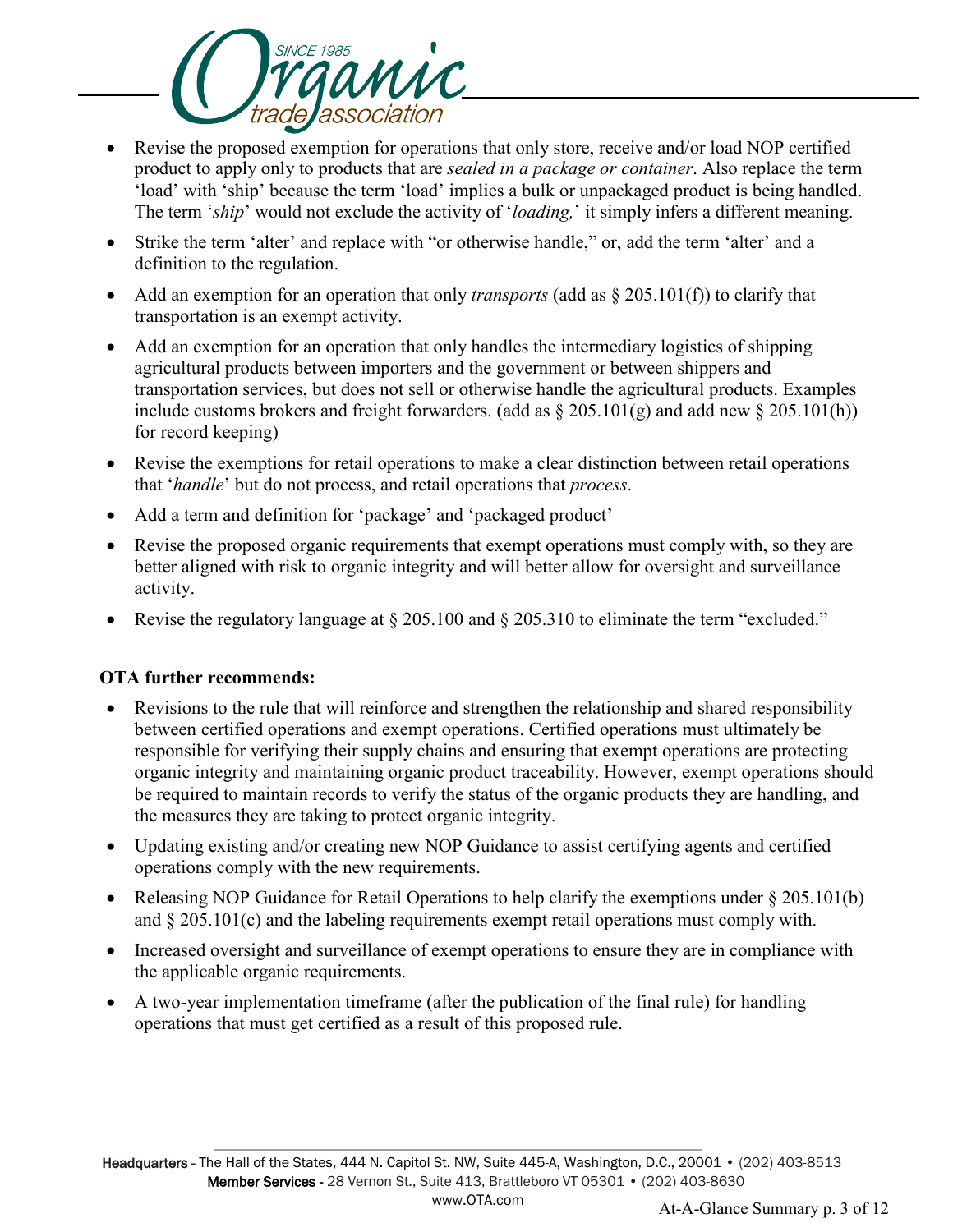

### **Imports to the United States (Import Certificates) – Section #2**

- OTA supports the expanded use of electronic import certificates to support supply chain traceability and import data transparency.
- OTA recommends that AMS aggregates and reports data from the CBP-ACE system to meet the need for reliable comprehensive data on organic imports that is not currently provided by HTS codes.
- OTA supports the allowance of equivalent data systems to be used as a substitute for NOP Import Certificates provided that the same data is able to be collected and is able to (and required to) be uploaded to the CBP-ACE system.
- OTA recommends that NOP clarify which party is responsible for uploading the Import Certificate (or equivalent) into the CBP-ACE system.
- OTA recommends revisions to the proposed definitions of *organic exporter* to ensure clarity and alignment of the exporter's activities under the definition of *Handle* as proposed in Section #1 of the Proposed Rule.
- OTA does not support the 30-day timeframe for certifiers to issue certificates as written in the proposed rule because it is not tethered to the CBP's deadline for uploading data into the ACE system, nor the importer's responsibilities upon receiving the shipment.
- OTA recommends that certifiers issue valid NOP Import Certificates for compliant shipments as soon as possible, ideally upon arrival of the physical shipment at the U.S. Port of Entry. However, the procedures and deadlines for requesting and issuing NOP Import Certificates need to accommodate various modes of transportation and frequencies of shipments (particularly perishable, high frequency and/or short-notice shipments arriving by ground transportation from Mexico and Canada), balanced with certifier's operational capacity, without impeding legitimate trade flow or compromising organic integrity and enforcement capabilities. We recommend that NOP issue guidance to explain the procedures and ideal deadlines for requesting and issuing NOP Import Certificates.
- OTA recommends the implementation of this section of the proposed rule (with OTA's requested revisions and guidance) using a phased approach that accommodates the increased resources needed for certain types of imports: two years from publication of final rule for shipments by ground transportation from Mexico and Canada; one year from publication of final rule for all other imports. We also recommend that NOP completes a successful pilot test of the new electronic organic import certificate before the final rule is fully implemented.

### **Labeling of Nonretail Containers – Section #3**

- OTA supports mandatory organic identification on nonretail containers, and recommends the regulations allow flexibility for operators to use alternative abbreviations or indicators of a product's organic status.
- OTA does not support the proposed rule that designates the name of the certified operation as optional. OTA recommends mandatory identification of the certified operation and the certifier on nonretail containers.

 Headquarters - The Hall of the States, 444 N. Capitol St. NW, Suite 445-A, Washington, D.C., 20001 • (202) 403-8513 Member Services - 28 Vernon St., Suite 413, Brattleboro VT 05301 • (202) 403-8630 www.OTA.com At-A-Glance Summary p. 4 of 12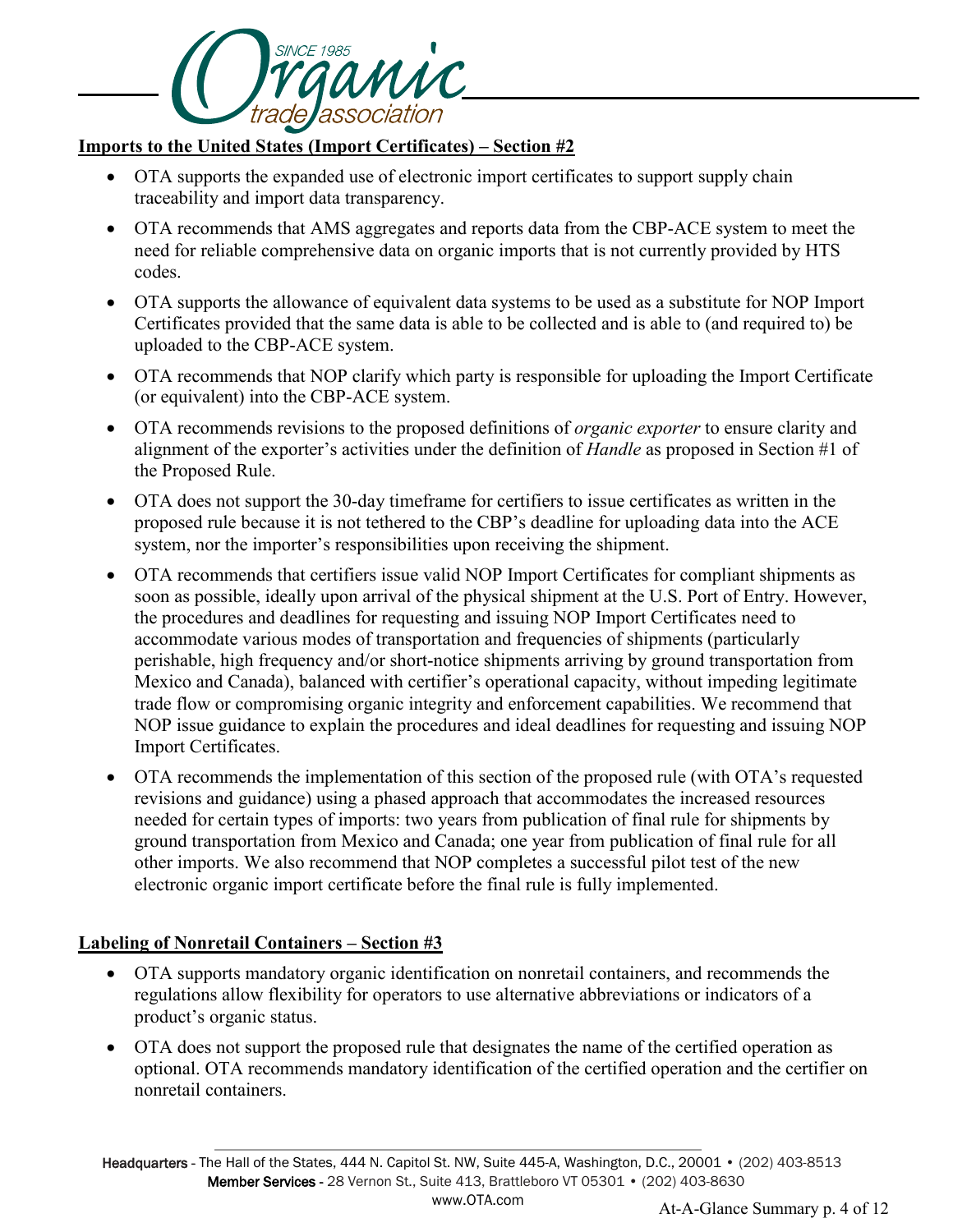

- OTA recommends a regulatory revision to improve consistency in identifying which operation and certifier should be displayed on nonretail containers.
- OTA supports the ongoing requirement to display traceability information such as lot numbers on nonretail containers.
- OTA recommends that implementation of these requirements provides flexibility for organic operations in displaying mandatory information on nonretail containers in a manner that is adaptable to the wide variety of nonretail containers while still ensuring that the information is immediately accessible.
- OTA recommends that NOP develop additional guidance to support common understanding and consistent implementation of the requirement that nonretail containers "*must display"* the mandatory information listed in §205.307.
- OTA recommends the implementation of the proposals in this section (with OTA requested revisions and recommended guidance) within two years after publication of the final rule.

#### **On-site and Unannounced Inspections – Section #4**

- OTA supports mandatory unannounced inspections of a minimum of 5 percent of the operations it certifies.
- OTA recommends that certifiers have procedures for identifying high-risk operations and products to conduct risk-based unannounced inspections beyond the 5% minimum, as needed, and in response to complaints and investigations.
- OTA supports the requirement to only certify operations in areas where the certifier is able to conduct unannounced inspections.
- OTA recommends updating Guidance 2609 to further explain expectations around unannounced inspections.
- OTA supports the proposed requirement for certifying agents to conduct "trace-back" and "massbalance" audits during inspections.
- OTA recommends including reference, in the regulation, to the common terms "trace-back audits" and "mass-balance audits."
- OTA recommends that the meaning of the term '*source*' as used in the requirement for supply chain traceability audits be clarified.
- OTA recommends adding as a new term and defining '*supply chain traceability*' in the organic regulations.
- OTA supports the proposal that all requirements in this section be implemented within one year after the publication of the final rule.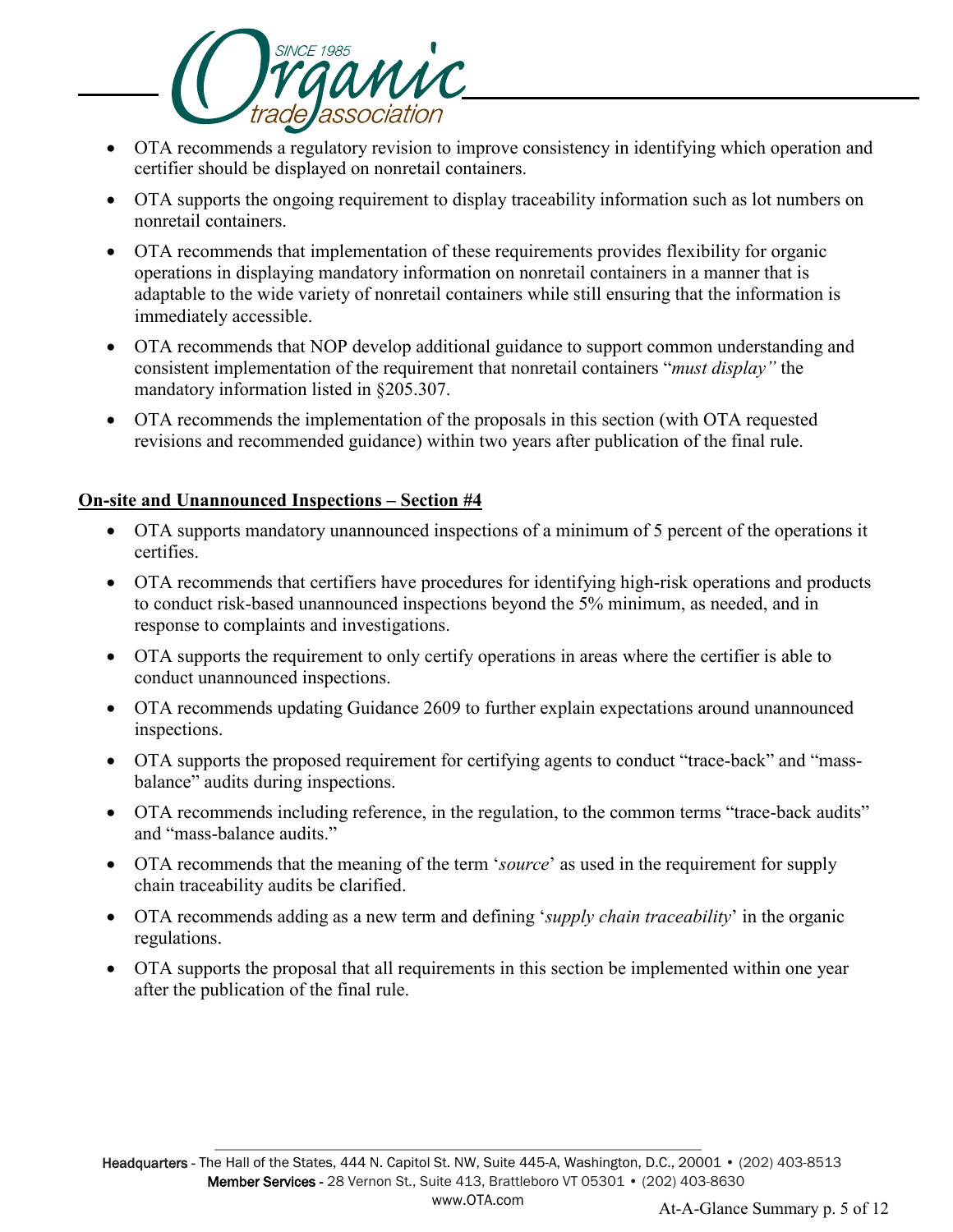

### **Organic Certificates and Data Reporting – Section #5 & #7**

## *Certificates of Organic Operation*

- OTA does not support formalizing 'INTEGRITY' as the name of the NOP Organic Integrity Database. We support the proposed definition, but request that the associated term retain the full clause of "Organic INTEGRITY Database" along with its acronym "OID."
- OTA recommends adding the term '*organic integrity,*' as it is typically used, to the organic regulations to clearly define a core concept that is integral to the purpose of this proposed rule and used throughout this proposed rule.
- OTA supports the use of uniform organic certificates generated through OID, but we have concerns about the time and resources it will realistically take to achieve this goal as a requirement.
- OTA does not support a certificate expiration date. An expiration date is more problematic than it is useful. The goal of ensuring a consistent way of communicating and interpreting the validity and status of an organic certificate can be accomplished other ways.
- OTA recommends a *two-year* implementation period after the publication of the final rule for the proposals in this section.

### *Paperwork Submissions to the Administrator*

- OTA agrees that accurate and current data must be reported and maintained in the NOP Organic INTEGRITY Database (OID).
- OTA supports global use of the Organic INTEGRITY Database (OID).
- OTA recommends that grower group operations be identified as such in the OID and identify how many members are in the group.
- OTA recommends that NOP issue a final rule that explicitly requires data reporting by crop type, acreage and location (e.g. state), and number of animals by livestock type and location (e.g. state), on a monthly basis to the OID.
- OTA supports timely updates to maintain accurate data reflecting an operation's current status.
- OTA recommends that NOP contract with NASS, a federal statistical agency, to analyze and turn mandatory data into a comprehensive, reliable, statistical report. This would be *in addition* to the data NOP makes available through the Organic INTEGRITY database.
- OTA supports the proposal that all requirements in this section be implemented within one year after the publication of the final rule.

# **Continuation of Certification – Section #6**

- OTA supports revisions to the rule that will eliminate unnecessary paperwork without compromising oversight of organic operations.
- OTA supports the clarification that operations are only required to submit sections of the Organic System Plan that have changed during the annual certification year rather than submitting a full plan every year.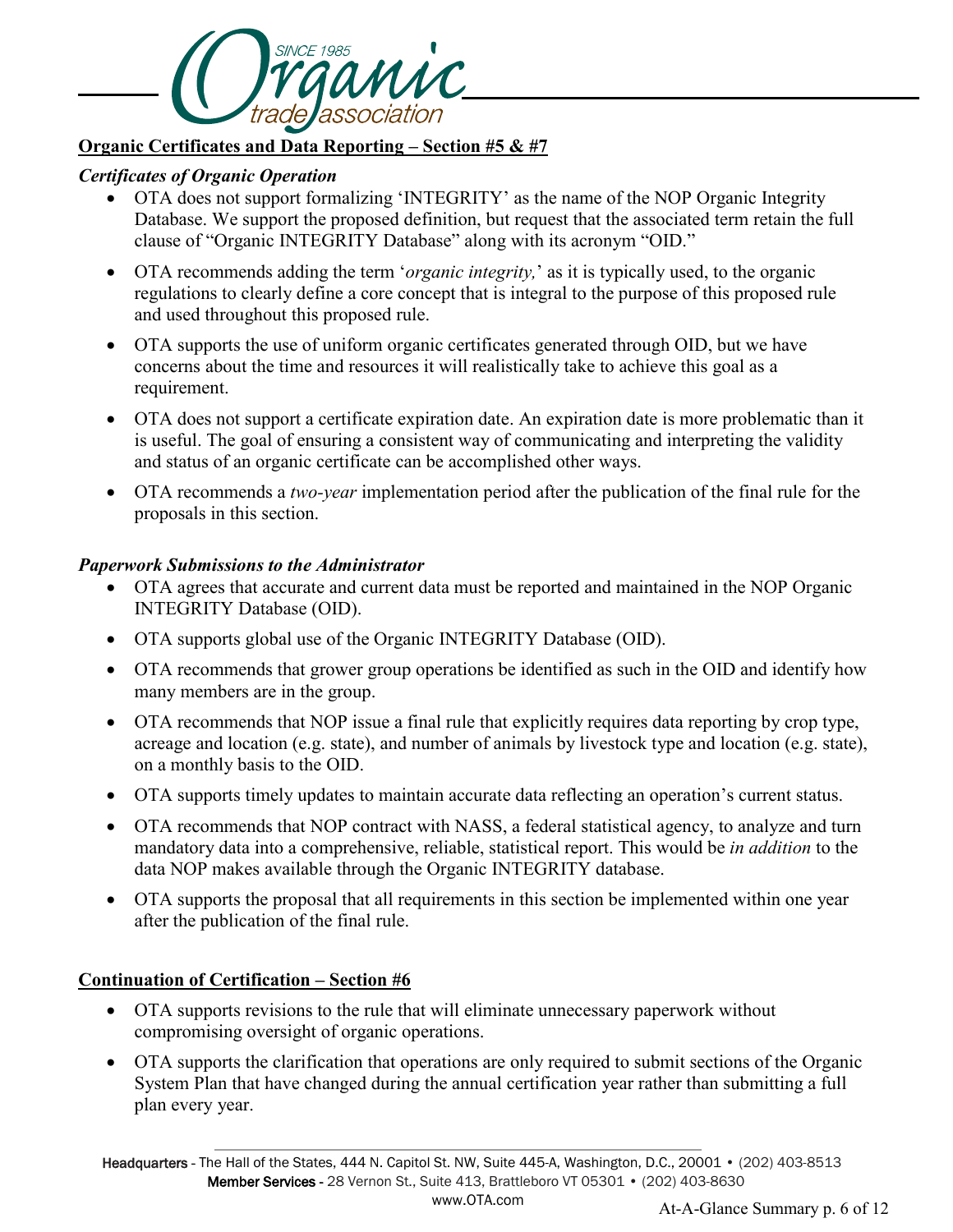

- OTA supports a rule that provides certifying agents with the flexibility needed to adjust the timing of an inspection in circumstances when it is impossible to conduct an on-site inspection.
- OTA supports a requirement to conduct an on-site inspection at least once per year, but some flexibility is needed outside a strict 12-month time period. We recommend specifying that inspections must occur on an annual basis with reduced flexibility from 18 months to 15 months.
- OTA recommends a revision to the organic regulations that will provide an impossibility clause or temporary variance for conducting on-site inspections in the case of a natural disaster or natural emergency as declared by the Secretary or President. Given the unprecedented experience and the lessons learned during COVID-19, it is critical that the regulations include flexibility that allow for certifying agencies to utilize emergency remote inspections when on-site inspections are not possible.
- OTA supports the proposal that all requirements in this section be implemented within one year after the publication of the final rule.

## **Personnel Training and Qualifications – Section #8**

- OTA supports strengthening certification personnel and inspector training and qualifications requirements.
- OTA recommends an expanded list of required knowledge and skills for inspectors that includes specific references to mass balance and traceability auditing skills.
- OTA supports the required one year minimum experience requirement, and recommends a revision to clarify how to define and measure the proposal for "one year of field-based experience."
- OTA supports the requirement for qualifications and training to be specific to the scope and scale of operations assigned for certification review or inspection. We recommend that guidance be developed to define and clarify various "scopes" and "scales" for consistently evaluating whether personnel have the appropriate training and qualifications.
- OTA supports the proposed minimum 20-hour training requirement for inspectors and certification personnel.
- OTA supports the minimum requirements for on-site evaluations of inspectors once per three years. We recommend that guidance id developed to help certifiers align on scenarios when more frequent evaluations are warranted.
- OTA supports the implementation of the proposals in this section (with OTA requested revisions and recommended guidance) within one year after publication of the final rule.

### **Oversight of Certification Activities – Section #9**

- OTA supports the new term and definition of 'certification activity.'
- OTA supports the new term and definition of 'certification office,' with clarification around the use of a home office.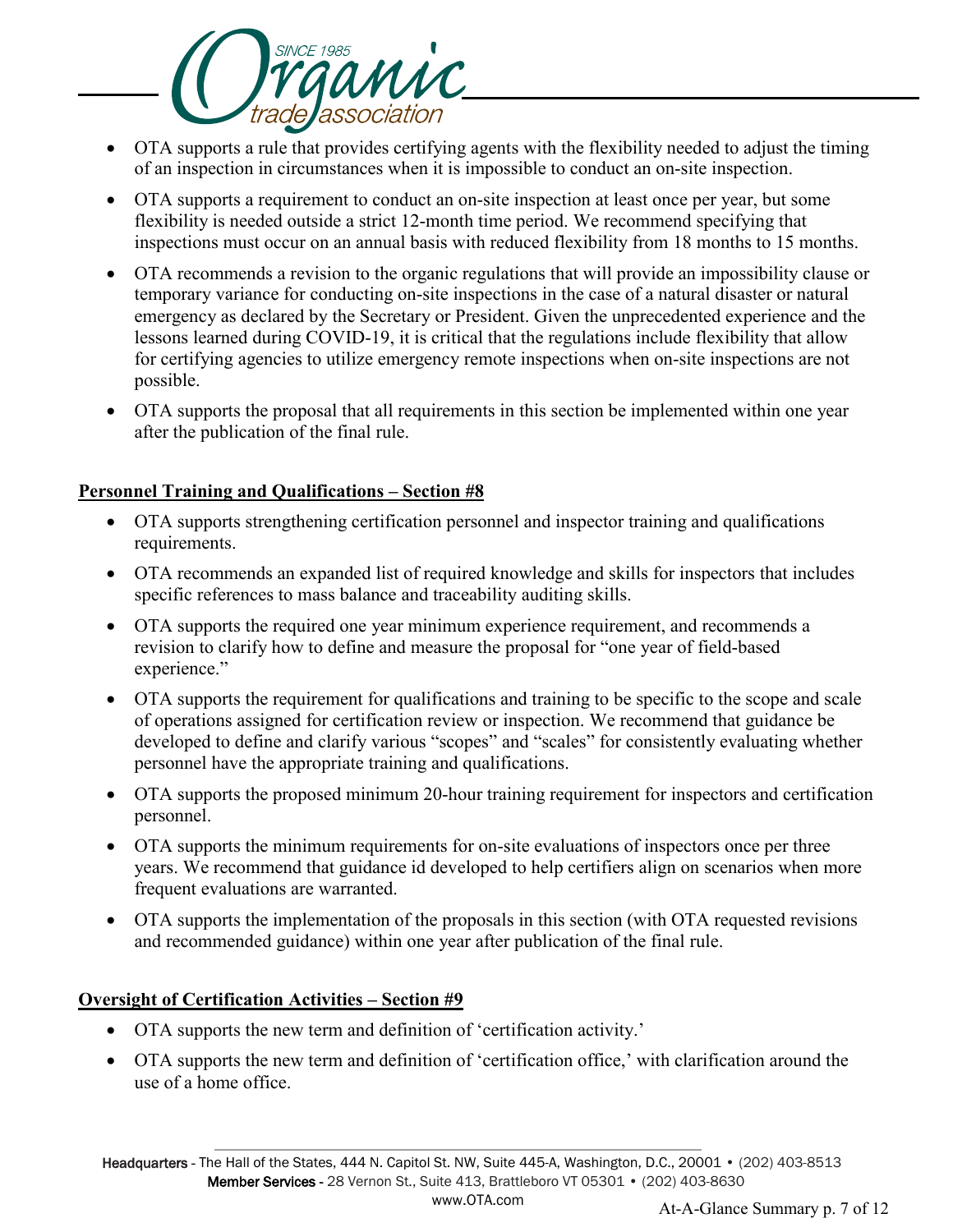

- OTA supports the proposed requirement that NOP be notified of the opening of new certification offices.
- OTA recommends a notification timeframe of 45 days after certification activities begin.
- OTA does not support the revision to strike "accreditation" from the first part of § 205.640.
- OTA supports the proposal that all requirements in this section be implemented within one year after the publication of the final rule.

### **Accepting Foreign Conformity Assessments – Section #10**

- OTA supports the use of equivalence determinations as a tool for facilitating international organic trade, and supports the proposed rule to codify AMS's authorities and baseline procedures in the regulations.
- OTA supports the identification and elevation of the conformity assessment system as equally important as technical requirements in an equivalency determination.
- OTA supports the authority of AMS to describe scope of equivalence determination based on outcomes of AMS's assessment of a foreign government's organic program. OTA also recommends that data transparency and communication be addressed as part of AMS's assessment of a foreign government's organic program.
- OTA does not support inclusion of specific audit timeframes as written in the proposed rule. OTA recommends regulatory revisions that will allow AMS to negotiate the terms of audit timeframes based on the findings of AMS's assessment.
- OTA recommends regulatory revisions that will allow AMS to negotiate termination procedures as part of the equivalency determination based on the findings of AMS's assessment.
- OTA sees increased risks with recognition agreements compared to equivalency arrangements as currently implemented across a number of issues including data transparency, communication, and enforcement.
- OTA asks NOP to clarify whether recognition agreements are intended to be covered by the equivalency determination process described in the proposed rule, and explain what will happen to current recognition agreements as a result of this rulemaking action.
- OTA supports the implementation of the proposals in this section (with OTA requested revisions) within one year after publication of the final rule.

# **Noncompliance, Mediation and Appeals – Section #11-15**

- OTA supports the authority of NOP to investigate and enforce against violators of OFPA including uncertified operations.
- OTA supports consistent clarification that enforcement actions extend to all accountable parties per the existing definition of "responsibly connected." OTA recommends guidance be developed to clarify procedures for certifier to report responsibly connected parties for operations that they

 Headquarters - The Hall of the States, 444 N. Capitol St. NW, Suite 445-A, Washington, D.C., 20001 • (202) 403-8513 Member Services - 28 Vernon St., Suite 413, Brattleboro VT 05301 • (202) 403-8630 www.OTA.com At-A-Glance Summary p. 8 of 12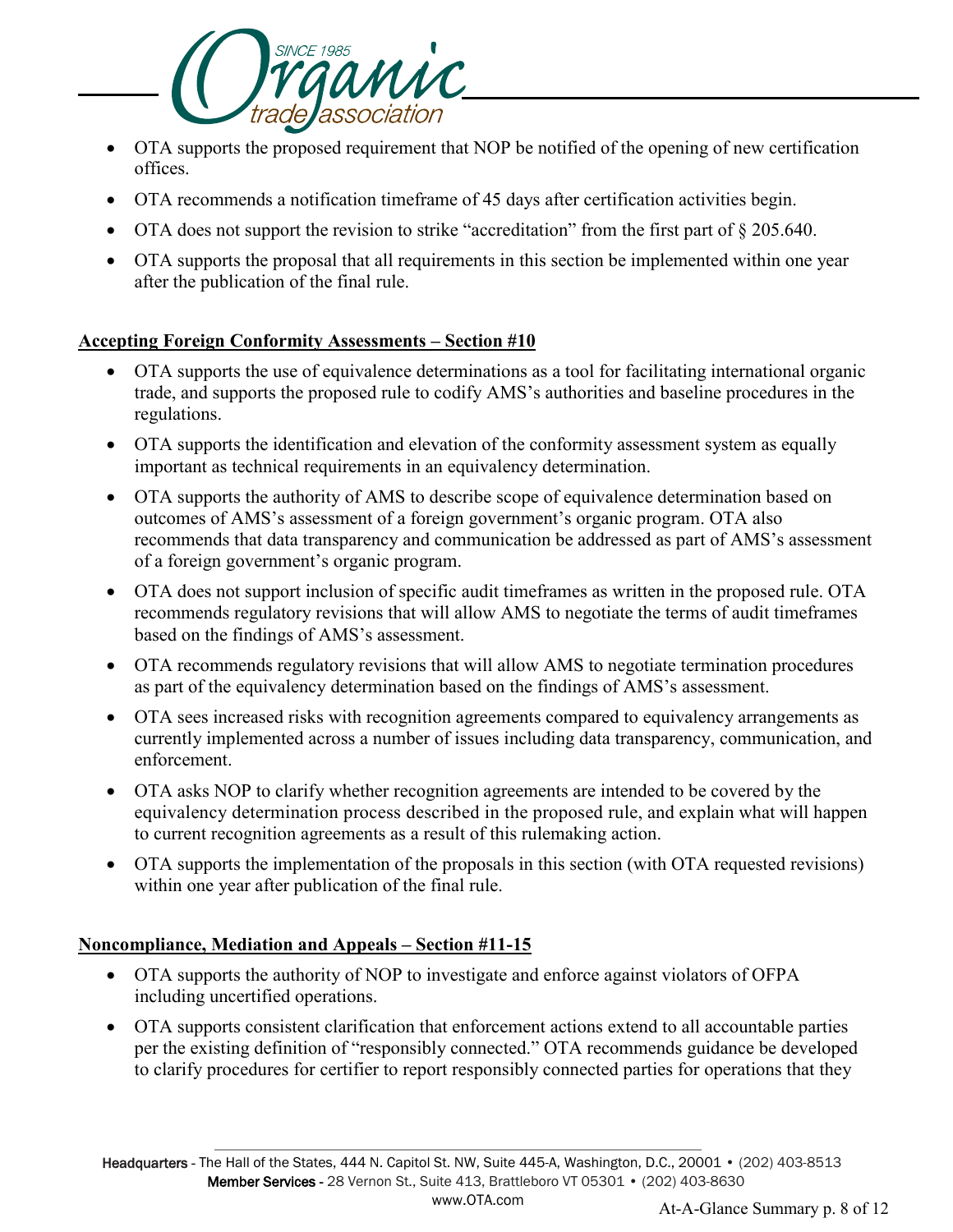

certify, and for responsibly connected persons to submit a request for eligibility to be certified per  $$205.662(f)(1).$ 

- OTA supports timely updates in the NOP Organic Integrity Database regarding the certification status of surrendered, suspended or revoked operations.
- OTA supports clear explanations of the mediation process and procedures as proposed in §205.663. OTA recommends guidance be developed to clarify the criteria that should be included in a certifier's internal policies and procedures for acceptance or denial of mediation requests, and to clarify that a third-party mediator is not required per §205.663(c).
- OTA does not support the revision as proposed in §205.681 regarding administrative proceedings, and recommends revisions to clarify and maintain the appellant's right to an administrative hearing when requested and/or when not settled through other means, and to include a timeframe within which the appellant can request the hearing.
- OTA supports the clarifications proposed for the general appeals section of the regulations at §205.680 and recommends that NOP staff itself appropriately so that it can respond to appeals in a timely manner.
- OTA supports the implementation of the proposals in this section (with OTA requested revisions and recommended guidance) within one year after publication of the final rule.

## **Grower Group Operations – Section #16**

- OTA supports certification of group operations and recommends revisions to the new terms and definitions to clarify that the grower group operation is the legal entity that is tied to the legal definition of "person" in §205.2.
- OTA recommends that group operations are identified as such in the NOP Organic Integrity Database.
- OTA recommends that grower group certification become a separate accreditation scope that certifiers must have in order to certify grower group operations.
- OTA does not support limiting group certification only to producers of crop and wild crop products. OTA recommends scope-neutrality regarding the type of products that can be produced and certified under group certification, and recommends that scope limitations are removed from the rule.
- OTA supports scale-neutrality regarding the size of groups and group members that can be certified under group certification. OTA does not support imposing limits on gross sales or field sizes of individual grower group members, nor limiting the maximum number of members allowed in a grower group operation or in a grower group production unit.
- OTA supports geographic proximity of members, and sees no need for more specific limits to further define geographic proximity.
- OTA supports the allowance for members to also have separate individual certification outside of the group should they want to sell organic products outside of the group if they are certified for such products.

 Headquarters - The Hall of the States, 444 N. Capitol St. NW, Suite 445-A, Washington, D.C., 20001 • (202) 403-8513 Member Services - 28 Vernon St., Suite 413, Brattleboro VT 05301 • (202) 403-8630 www.OTA.com At-A-Glance Summary p. 9 of 12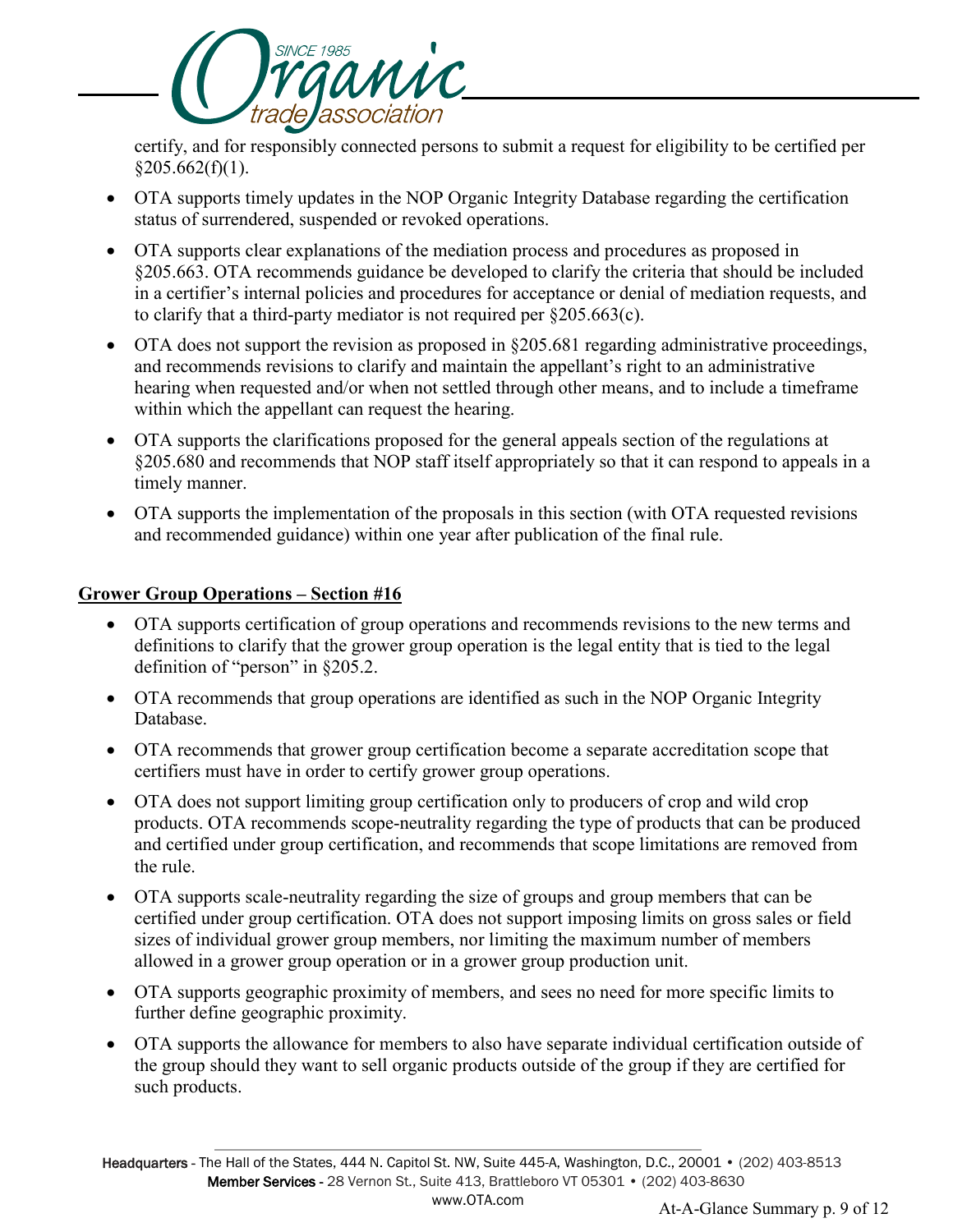

- OTA does not support the current proposal that requires certifiers to inspect high-risk members based on the internal control system's own risk criteria. OTA recommends that certifiers conduct an independent external risk assessment separate from (and in addition to) the internal risk assessment conducted by the internal control system. OTA also recommends that NOP develop guidance to support certifiers in reaching a common understanding of the criteria that should be used to identify high risk group members and to assess risks of groups as a whole.
- OTA supports many of the specific regulatory requirements for the Internal Control System (ICS), and recommends several critical revisions to the proposed rule that will enhance and clarify the ICS's responsibilities for establishing and maintaining strong oversight and enforcement capabilities.
- OTA recommends regulatory clarifications and guidance to ensure sufficient qualifications of ICS personnel.
- OTA recommends regulatory clarifications to ensure that recordkeeping by the ICS is sufficient to demonstrate compliance.
- OTA recommends regulatory clarifications to elevate and enhance ICS requirements for member training to ensure that all group members understand and can comply with the organic regulations.
- OTA recommends regulatory clarifications and guidance to ensure internal inspections conducted by the ICS are robust, clearly understood, and consistently implemented.
- OTA recommends the development of guidance that clarifies the scenarios that would qualify as a conflict of interest in an ICS.
- OTA supports the sampling method for external inspections that requires the certifier to inspect 1.4 times the square root (1.4√) of members. We also recommend that NOP explore whether to establish a minimum percentage of members (e.g. 2%) that must be inspected that can be used in combination with the 1.4 $\sqrt{\ }$  method. We also recommend that NOP provide guidance to certifiers that will help ensure that each production unit is well represented in the overall sample of external inspections.
- OTA recommends a modified requirement for external witness audits that requires the certifier to evaluate *at least 25%* of internal auditors to ensure a representative sample of ICS inspectors are evaluated.
- OTA recommends the development of guidance for certifier's external oversight and enforcement of group operations in a manner that focuses on the assessment of the internal control system.
- OTA supports the implementation of the proposals in this section (with OTA requested revisions and recommended guidance) within one year after publication of the final rule.

# **Calculating Percent Organic Ingredients – Section #17**

• OTA supports a revision to the organic regulations to clarify the division method used to calculate the organic percentage of a NOP certified product. The intent of NOP's proposed revisions aligns with OTA's Comments on the corresponding NOSB recommendation.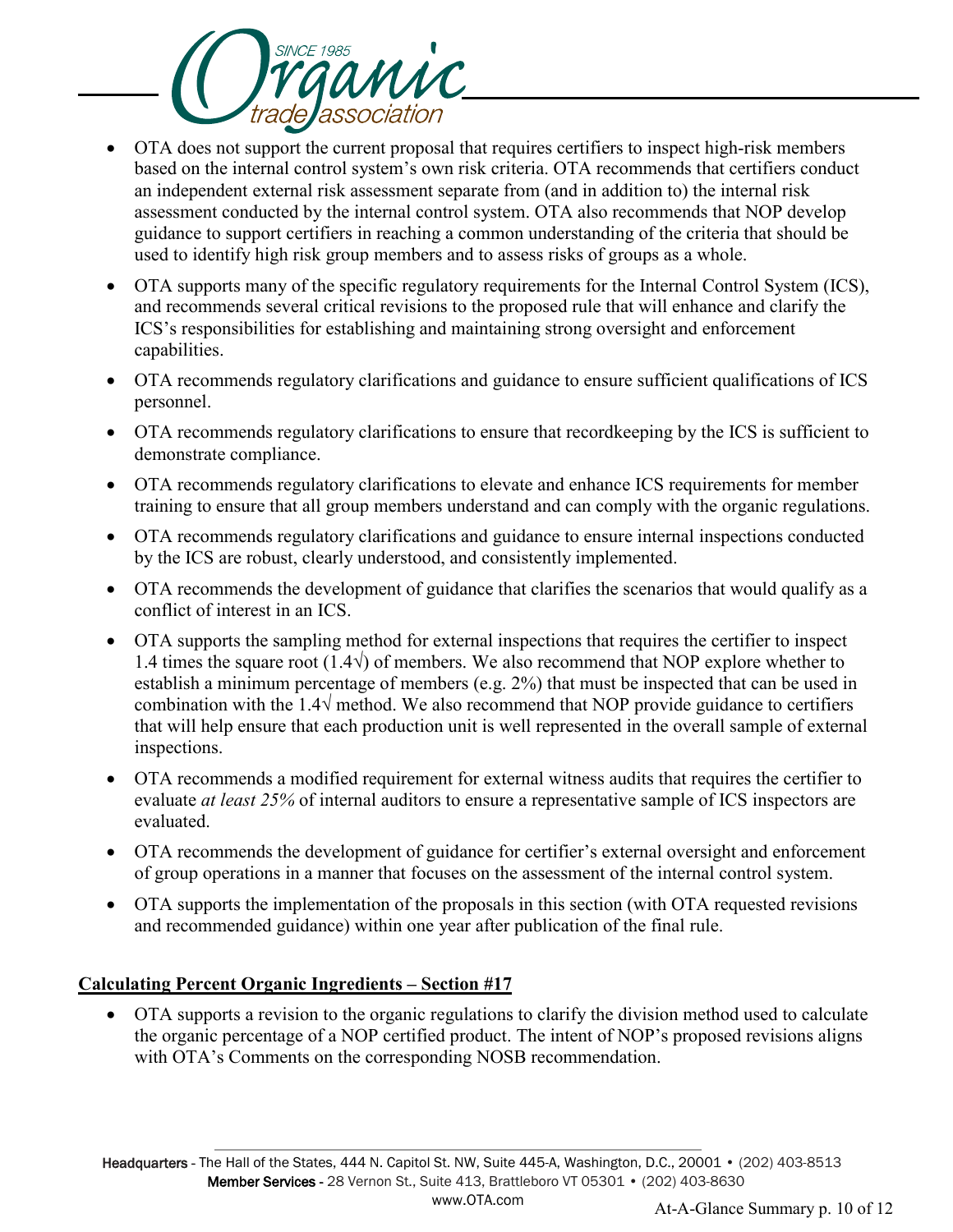

- OTA supports the proposed revisions with minor adjustments to further clarify that the calculation should be made "at formulation."
- OTA requests that NOP complete its process and finalize NOP Guidance 5037. Additional clarification on when to exclude water from individual ingredients is greatly needed.
- OTA supports an implementation period of one year after the publication of the final rule.

## **Supply Chain Traceability and Fraud Prevention – Section #18**

- OTA supports adding the new term '*organic fraud'* to the organic regulations to clarify the actions this proposed rule is intended to reduce and to support global communication and overall strategic direction of organic fraud prevention.
- OTA supports the proposed definition of '*organic fraud'* whereas the action taking place is 'intentional deception' and the motivation is economic gain. However, OTA recommends that the term 'illicit' be removed from and the definition is revised to more clearly encompass the types of fraudulent activities that occur in the organic supply chain.
- OTA supports a requirement to include organic identification on the records maintained by a certified operation.
- OTA supports incorporating the term "audit trail" into the organic regulations at  $\S 205.103(b)(3)$ .
- OTA supports the proposal that certified operations must have procedures and practices to verify suppliers and prevent organic fraud. More specifically, we support a requirement that certified operations develop and implement an organic fraud prevention plan.
- OTA supports a requirement for certifying agents to share information with each other to verify supply chains and conduct investigations.
- OTA recommends adding the term '*supply chain traceability*' to the organic regulations to clearly define a core concept that is integral to the purpose of this proposed rule and used throughout this proposed rule.
- OTA supports the requirement for certifiers to annually conduct risk-based supply chain audits to verify organic status of a product(s) of a certified operation(s) it certifies, back to the source(s). Defining '*supply chain traceability'* will help the clarity of this new requirement.
- OTA supports the proposal that requires certifiers to have criteria and procedures for: (1) identifying high-risk operations and agricultural products to conduct risk-based supply chain audits; and (2) reporting credible evidence of organic fraud to the USDA.
- OTA supports the proposal that all requirements in this section be implemented within one year after the publication of the final rule.

# **Technical Corrections – Section #19**

• OTA has no concerns with the proposed technical corrections, and recommends that these technical corrections be implemented immediately upon the effective date of the final rule.